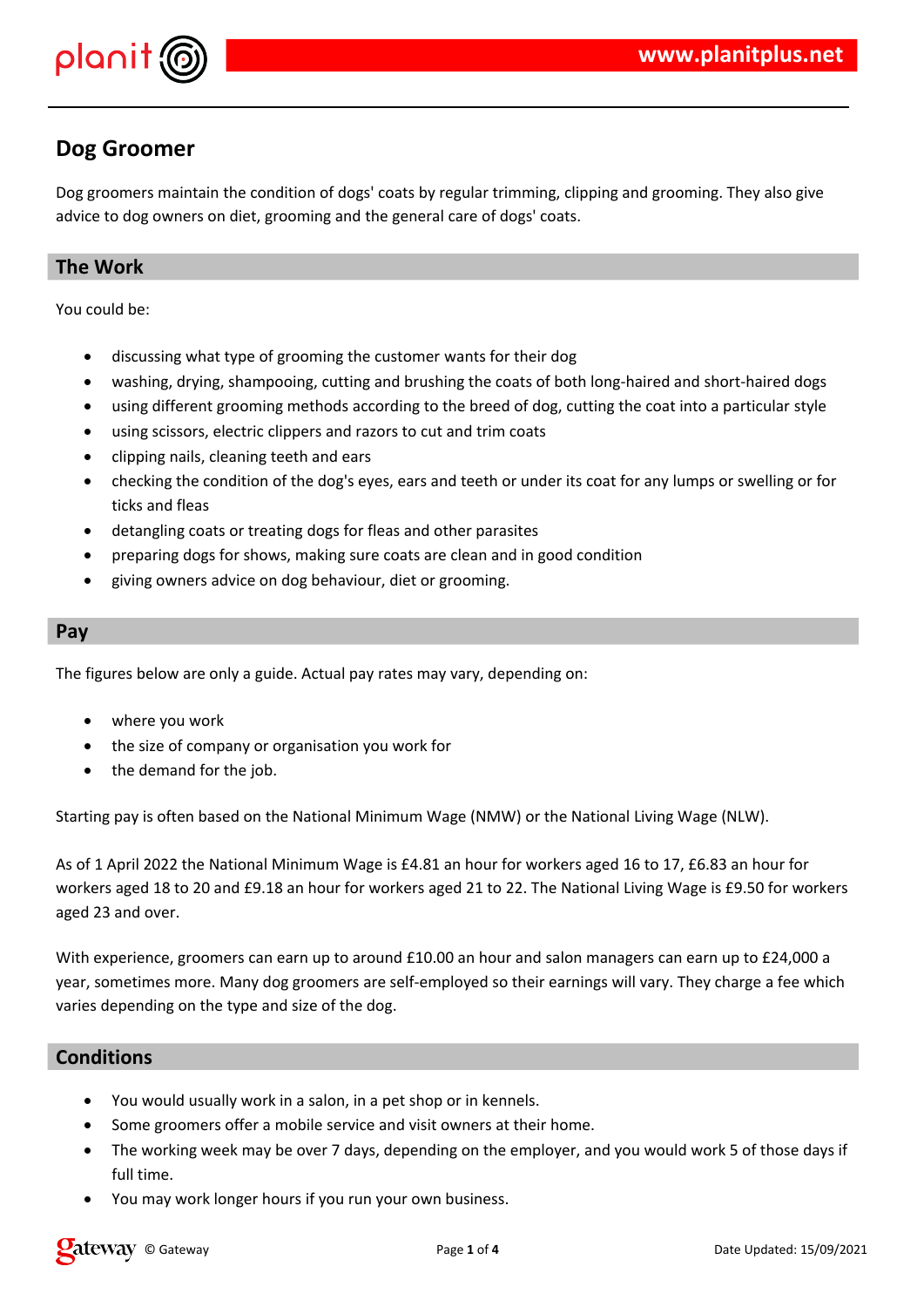| \$                    |   |              |   |   | $\mathbf{H}$ | # |  |       |  |
|-----------------------|---|--------------|---|---|--------------|---|--|-------|--|
| &                     |   | $\mathbf{H}$ |   | % |              | # |  |       |  |
| $\boldsymbol{\alpha}$ | Ţ | %            |   |   | $\mathbf{H}$ |   |  | $!$ # |  |
|                       |   |              | % |   |              |   |  |       |  |
|                       |   |              |   |   |              |   |  |       |  |
|                       |   |              |   |   |              |   |  |       |  |

|         |      |         | %#            |       |                           |            |
|---------|------|---------|---------------|-------|---------------------------|------------|
| $\star$ |      |         |               |       |                           |            |
| &       |      |         |               | $\%$  | ш                         | $! 2 \% !$ |
|         |      | 2 % ! 8 |               | #     | $%$ !<br>k                |            |
| *       |      | 0       | $\geq$<br>$=$ | 1#    |                           |            |
|         | %    | 9)      | $\mathbf{H}$  |       | $\mathbf{I}$ $\mathbf{I}$ | ! #        |
| &       |      |         | ?             | $% +$ | #                         |            |
| &       |      | %       | @             | $\%$  | $\frac{1}{2}$ #           |            |
| $\star$ | $\%$ |         |               | %     | #                         |            |

 $\big)$ 

 $\&$ 

| Ţ |                                                                                                           |   | Ţ |                   |       | $\frac{1}{2}$ |  |
|---|-----------------------------------------------------------------------------------------------------------|---|---|-------------------|-------|---------------|--|
|   | $\mathbf{I}$ $\mathbf{I}$                                                                                 |   |   |                   | $%$ ! |               |  |
|   |                                                                                                           |   |   |                   |       |               |  |
|   |                                                                                                           |   |   |                   |       |               |  |
|   |                                                                                                           | % |   |                   |       |               |  |
|   |                                                                                                           |   |   | ) $\overline{11}$ |       |               |  |
|   | $\left( \begin{array}{c} 1 \\ 1 \end{array} \right)$ $\left( \begin{array}{c} 1 \\ 1 \end{array} \right)$ |   |   | $\sim$ 1.1%       | I     |               |  |
|   |                                                                                                           |   |   |                   | #     |               |  |

|                                |        | $+$                      | π       | %                                     |   | 9  |                 |       | #             |  |
|--------------------------------|--------|--------------------------|---------|---------------------------------------|---|----|-----------------|-------|---------------|--|
|                                |        | $\star$                  |         | $\mathbf{I}$ $\mathbf{I}$             | Ħ |    | $\frac{1}{2}$ % |       |               |  |
| B                              |        | $0, AB$ $*$ ; !          |         | $, ; \mathbf{B} \times \mathcal{C}$ ! |   | 6# |                 |       |               |  |
| \$<br>$\overline{\phantom{a}}$ | ! ; !! | $\overline{\phantom{0}}$ |         |                                       | ↘ |    |                 |       |               |  |
|                                |        |                          | $, \#$  | #                                     |   | Ħ  | #               | $#$ ) | $\frac{1}{2}$ |  |
|                                | %      | 2! % ? 8!                |         | $\mathbf{H}$                          |   | C  |                 |       |               |  |
|                                |        | $\mathsf{I}$ D           | $\star$ | $\mathbf{H}$                          |   |    |                 | 2     |               |  |

the control of the control of the control of the control of the control of

|  | $8 \tcdot$ $\cdot$                                                                                                                                                                                                                                                                                                                                                                                         |  | $\frac{1}{2}$ % #                                                                                                                                                                                                                                                                                                                  |  |
|--|------------------------------------------------------------------------------------------------------------------------------------------------------------------------------------------------------------------------------------------------------------------------------------------------------------------------------------------------------------------------------------------------------------|--|------------------------------------------------------------------------------------------------------------------------------------------------------------------------------------------------------------------------------------------------------------------------------------------------------------------------------------|--|
|  | $\sqrt{9}$ and $\sqrt{11}$ and $\sqrt{11}$ and $\sqrt{11}$ and $\sqrt{11}$ and $\sqrt{11}$ and $\sqrt{11}$ and $\sqrt{11}$ and $\sqrt{11}$ and $\sqrt{11}$ and $\sqrt{11}$ and $\sqrt{11}$ and $\sqrt{11}$ and $\sqrt{11}$ and $\sqrt{11}$ and $\sqrt{11}$ and $\sqrt{11}$ and                                                                                                                             |  | $\overline{t}$ and $\overline{t}$ and $\overline{t}$ and $\overline{t}$ and $\overline{t}$ and $\overline{t}$ and $\overline{t}$ and $\overline{t}$ and $\overline{t}$ and $\overline{t}$ and $\overline{t}$ and $\overline{t}$ and $\overline{t}$ and $\overline{t}$ and $\overline{t}$ and $\overline{t}$ and $\overline{t}$ and |  |
|  | $8 \qquad \qquad$ $\qquad \qquad$ $\qquad \qquad$ $\qquad \qquad$ $\qquad \qquad$ $\qquad \qquad$ $\qquad \qquad$ $\qquad \qquad$ $\qquad \qquad$ $\qquad \qquad$ $\qquad \qquad$ $\qquad \qquad$ $\qquad \qquad$ $\qquad \qquad$ $\qquad \qquad$ $\qquad \qquad$ $\qquad \qquad$ $\qquad \qquad$ $\qquad \qquad$ $\qquad \qquad$ $\qquad \qquad$ $\qquad \qquad$ $\qquad \qquad$ $\qquad \qquad$ $\qquad$ |  |                                                                                                                                                                                                                                                                                                                                    |  |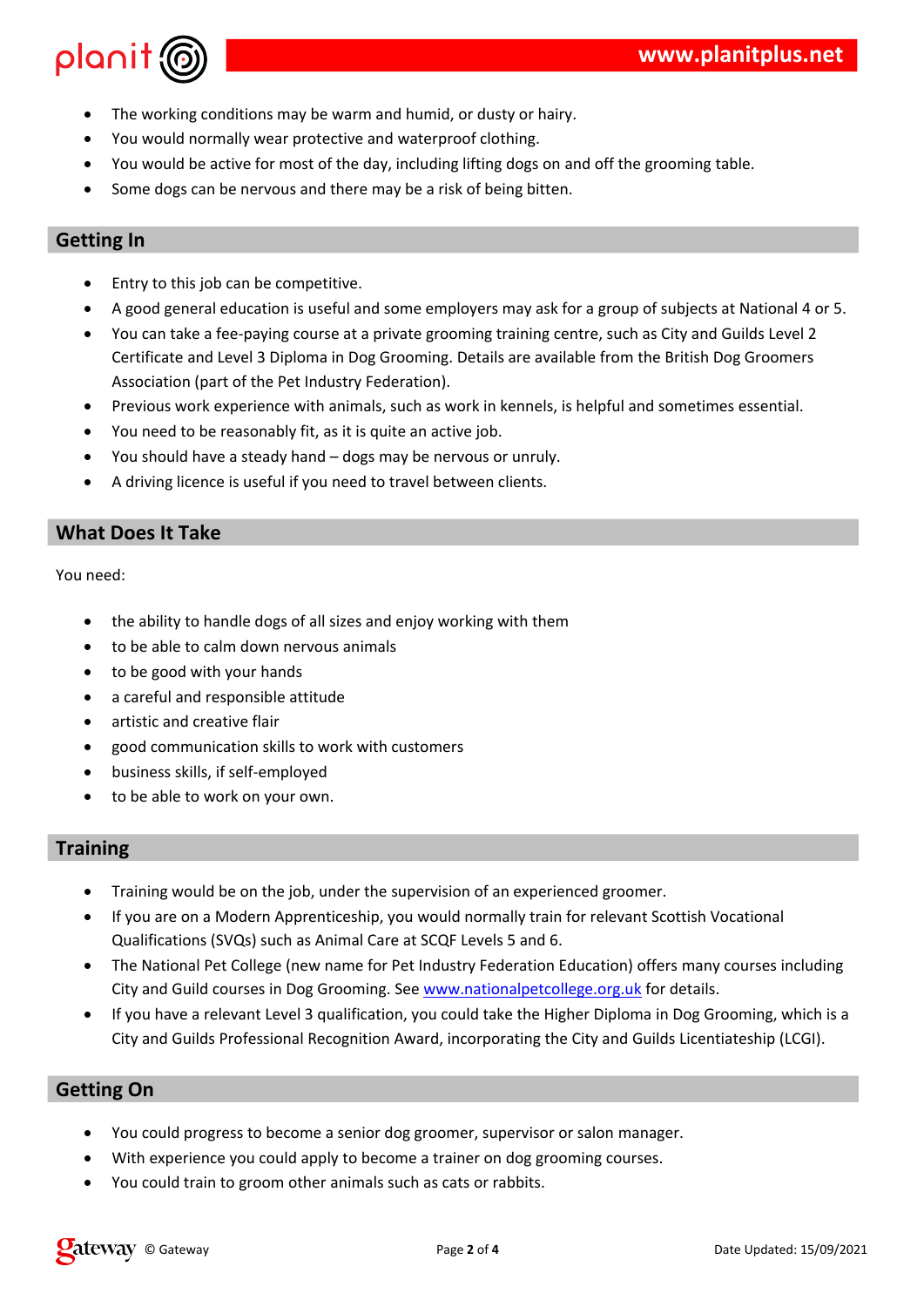

You could set up and run your own dog grooming business.

### **Contacts**

#### **College of Animal Welfare**

Tel: 01480 422060 Email: admin@caw.ac.uk Website: www.caw.ac.uk Twitter: @CAWInfo Facebook: www.facebook.com/CAWInfo

#### **Lantra Scotland**

Tel: 01738 310164 Email: scotland@lantra.co.uk Website: www.scotland.lantra.co.uk Twitter: @LantraScotland Facebook: www.facebook.com/lantrascotland